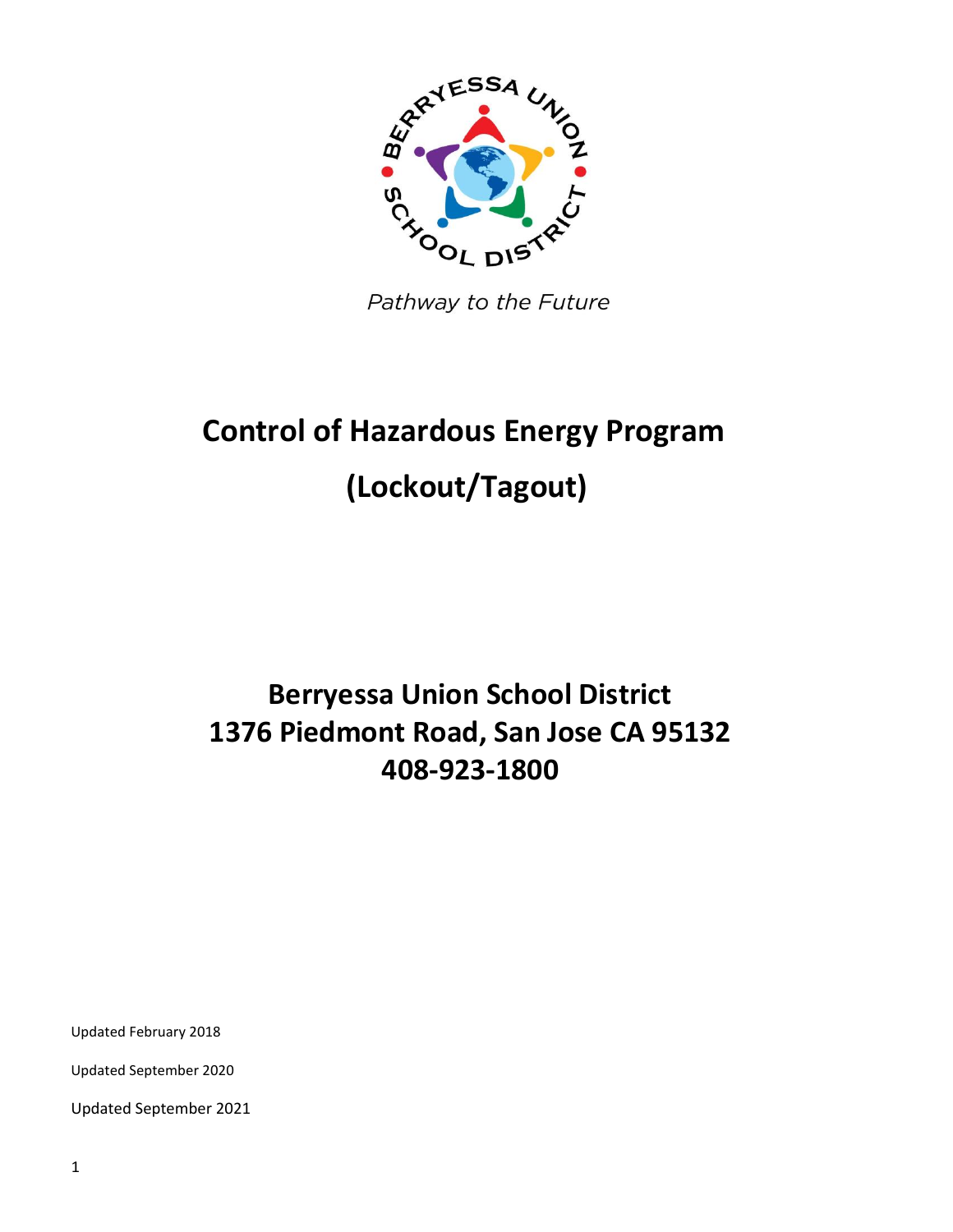## **The Control of Hazardous Energy (Lockout/Tagout) Program**

## **1910.147**

The following lockout/tagout program is provided to assist employees in complying with the requirements of 29 Code of Federal Regulations (CFR) 1910.147, as well as to provide other helpful information.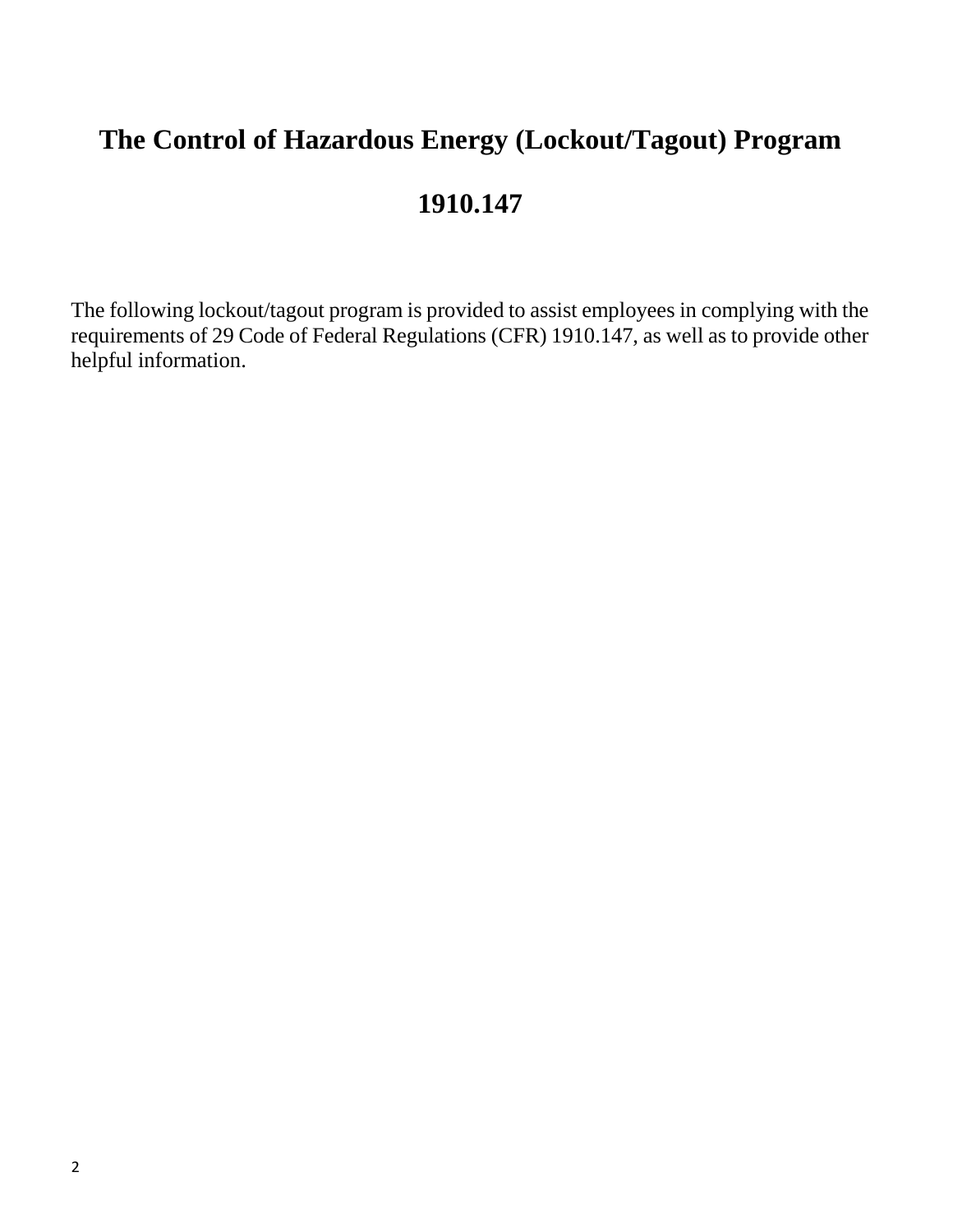## **TABLE OF CONTENTS**

| Objective                                                                | Page 4     |
|--------------------------------------------------------------------------|------------|
| Assignment of Responsibility                                             | Page 4     |
| Procedures                                                               | Page 4-7   |
| Attachment A- List of Authorized Personnel for Lockout Tagout Procedures | Page 8     |
| Attachment B- Certification of Training                                  | Page 9     |
| Attachment C- Certification of Training (Affected Employee)              | Page 10    |
| Attachment D- Lockout/Tagout Inspection Form                             | Page 11    |
| Attachment E- Outside Personnel/Contractor Certification                 | Page 12    |
| Attachment F- Equipment Specific Procedure for BUSD                      | Page 13-16 |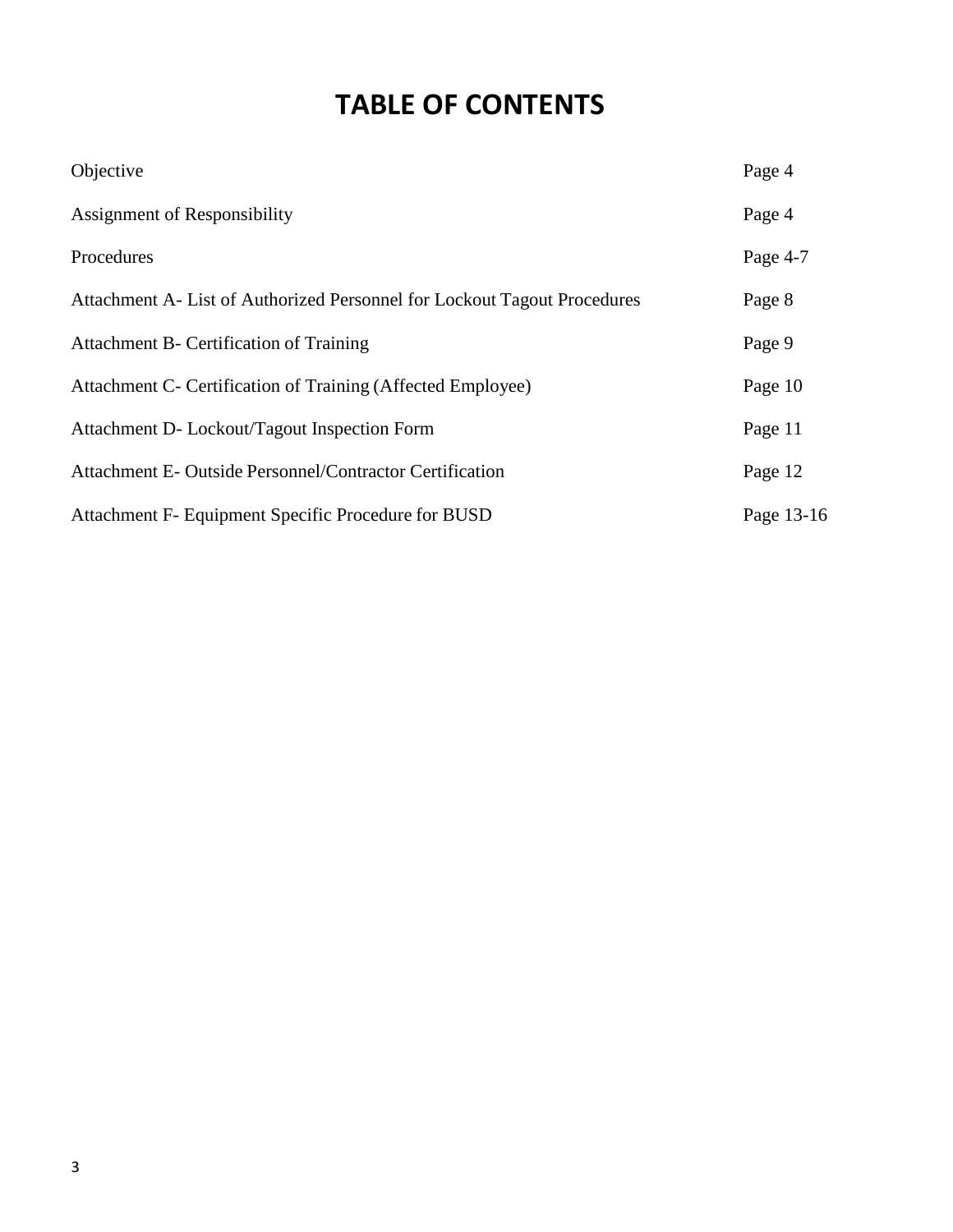#### **OBJECTIVE**

The objective of this procedure is to establish a means of positive control to prevent the accidental starting or activating of machinery or systems while they are being repaired, cleaned and/or serviced. This program serves to:

- A. Establish a safe and positive means of shutting down machinery, equipment and systems.
- B. Prohibit unauthorized personnel or remote control systems from starting machinery or equipment while it is being serviced.
- C. Provide a secondary control system (tagout) when it is impossible to positively lockout the machinery or equipment.
- D. Establish responsibility for implementing and controlling lockout/tagout procedures.
- E. Ensure that only approved locks, standardized tags and fastening devices provided by the company will be utilized in the lockout/tagout procedures.

#### **ASSIGNMENT OF RESPONSIBILITY**

- A. Dan Norris, Director of MOT, will be responsible for implementing the lockout/tagout program.
- B. Dan Norris, Director of MOT, is responsible for enforcing the program and insuring compliance with the procedures in the MOT departments.
- C. Dan Norris, Director of MOT, will conduct the annual inspection and certification of the authorized employees.
- D. *Authorized employees* are responsible for following established lockout/tagout procedures. An authorized employee is defined as a person who locks out or tags out machines or equipment in order to perform servicing or maintenance on that machine or equipment. An affected employee becomes an authorized employee when that employee's duties include performing servicing or maintenance covered under 1910.147, The Control of Hazardous Energy (lockout/tagout).
- E. *Affected employees* (all other employees in the facility) are responsible for insuring they do not attempt to restart or re-energize machines or equipment that are locked out or tagged out. An affected employee is defined as a person whose job requires him/her to operate or use a machine or equipment on which servicing or maintenance is being performed under lockout or tagout, or whose job requires him/her to work in an area in which such servicing or maintenance is being performed.

### **PROCEDURES**

The ensuing items are to be followed to ensure both compliance with the OSHA Control of Hazardous Energy Standard and the safety of our employees.

#### **A. Preparation for Lockout or Tagout**

Employees who are required to utilize the lockout/tagout procedure must be knowledgeable of the different energy sources and the proper sequence of shutting off or disconnecting energy means. The four types of energy sources are:

- 1. electrical (most common form);
- 2. hydraulic or pneumatic;
- 3. fluids and gases; and
- 4. mechanical (including gravity).

More than one energy source may be utilized on some equipment and the proper procedure must be followed in order to identify energy sources and lockout/tagout accordingly. See Attachment F for specific procedure format.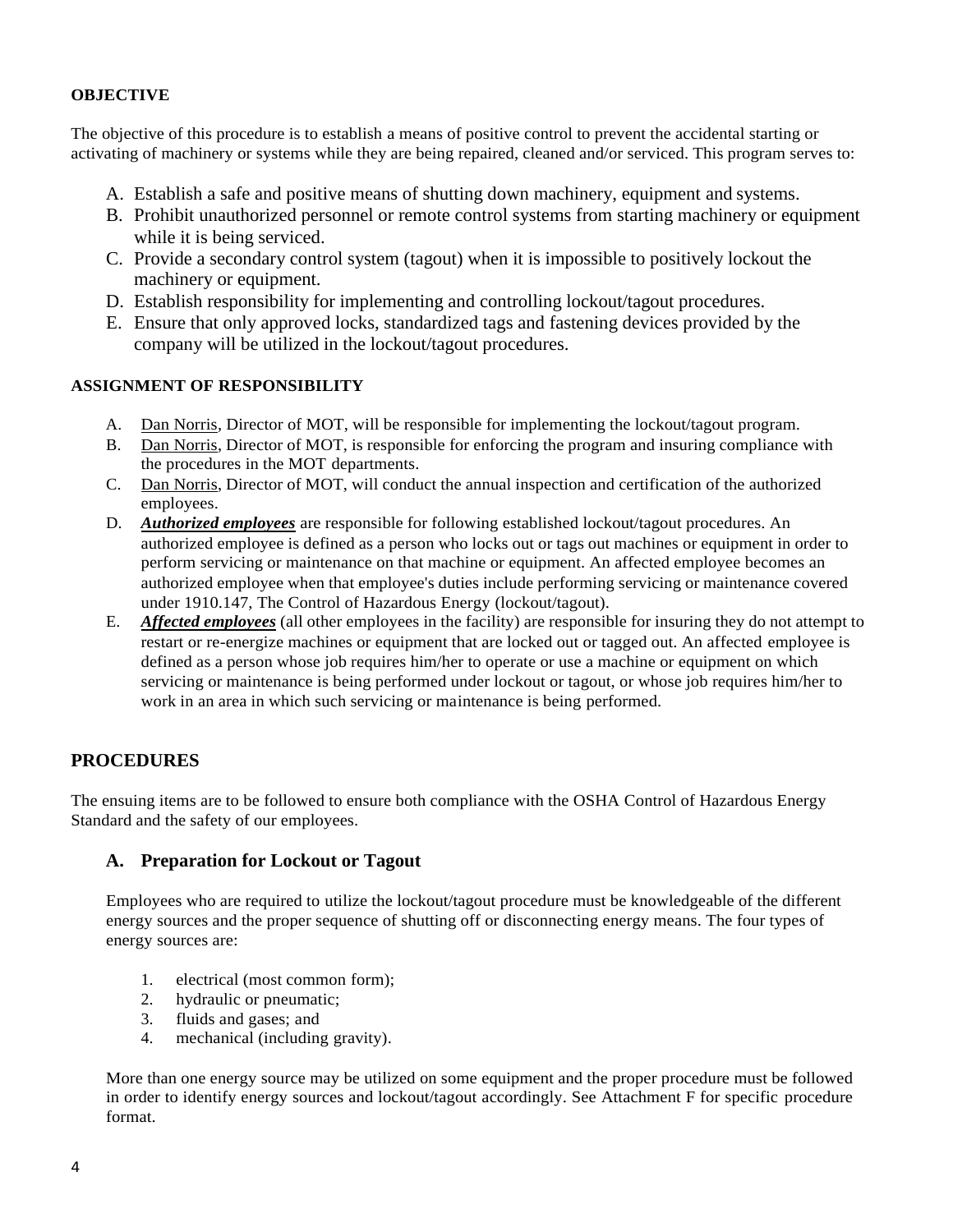### **B. Electrical**

- 1. Shut off power at machine and disconnect.
- 2. Disconnecting means must be locked or tagged.
- 3. Press start button to see that correct systems are locked out.
- 4. All controls must be returned to their safest position.
- 5. Points to remember:
	- a. If a machine or piece of equipment contains capacitors, they must be drained of stored energy.
	- b. Possible disconnecting means include the power cord, power panels (look for primary and secondary voltage), breakers, the operator's station, motor circuit, relays, limit switches, and electrical interlocks.
	- c. Some equipment may have a motor isolating shut-off and a control isolating shut-off.
	- d. If the electrical energy is disconnected by simply unplugging the power cord, the cord must be kept under the control of the authorized employee or the plug end of the cord must be locked out or tagged out.

### **C. Hydraulic/Pneumatic**

- 1. Shut off all energy sources (pumps and compressors). If the pumps and compressors supply energy to more than one piece of equipment, lockout or tagout the valve supplying energy to the piece of equipment being serviced.
- 2. Stored pressure from hydraulic/pneumatic lines shall be drained/bled when release of stored energy could cause injury to employees.
- 3. Make sure controls are returned to their safest position (off, stop, standby, inch, jog, etc.).

#### **D. Fluids and Gases**

- 1. Identify the type of fluid or gas and the necessary personal protective equipment.
- 2. Close valves to prevent flow, and lockout/tagout.
- 3. Determine the isolating device, then close and lockout/tagout.
- 4. Drain and bleed lines to zero energy state.
- 5. Some systems may have electrically controlled valves. If so, they must be shut off and locked/tagged out.
- 6. Check for zero energy state at the equipment.

#### **E. Mechanical Energy**

Mechanical energy includes gravity activation, energy stored in springs, etc.

- 1. Block out or use die ram safety chain.
- 2. Lockout or tagout safety device.
- 3. Shut off, lockout or tagout electrical system.
- 4. Check for zero energy state.
- 5. Return controls to safest position.

#### **F. Release from Lockout/Tagout**

- 1. Inspection: Make certain the work is completed and inventory the tools and equipment that were used.
- 2. Clean-up: Remove all towels, rags, work-aids, etc.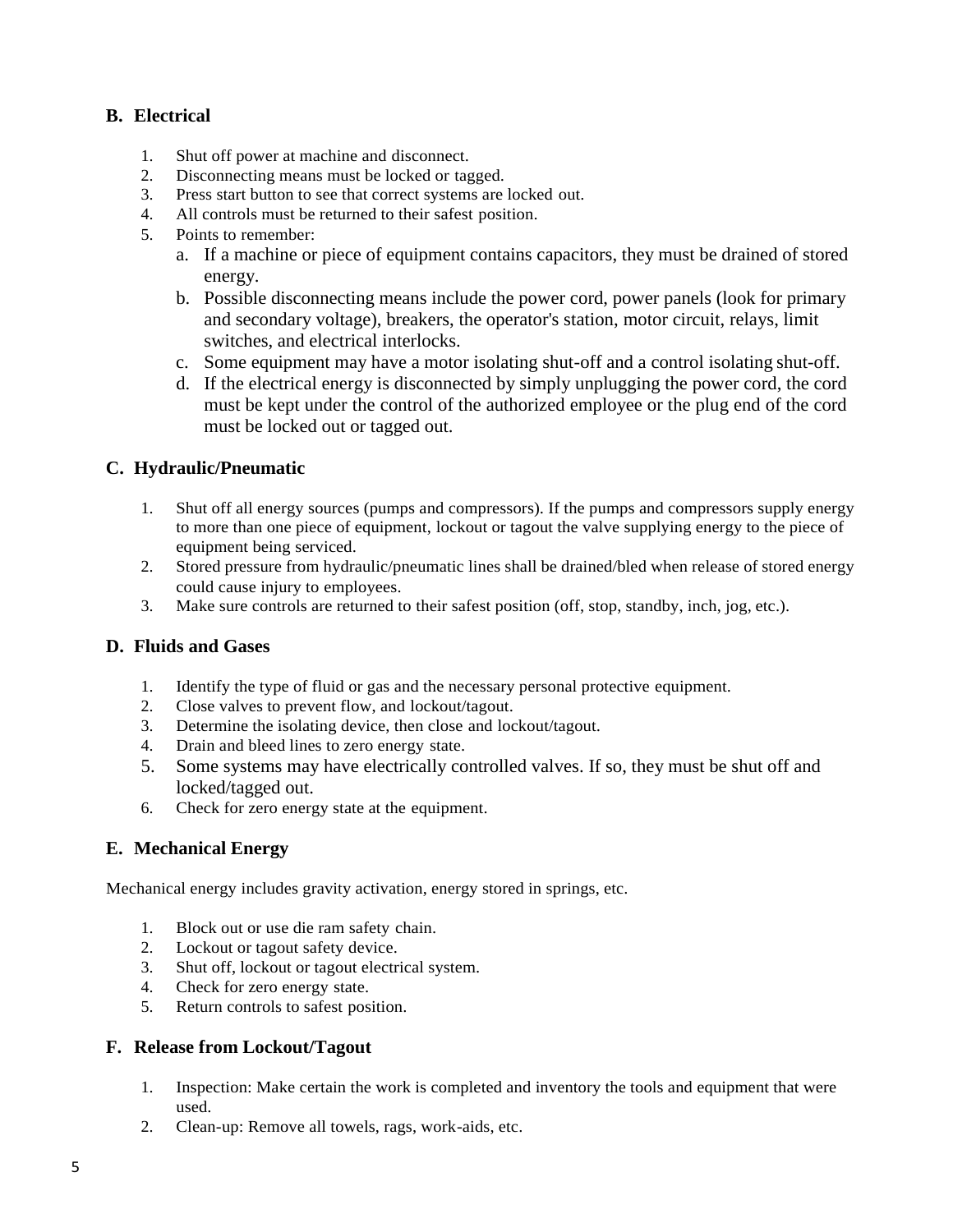- 3. Replace guards: Replace all guards possible. Sometimes a particular guard may have to be left off until the start sequence is over due to possible adjustments. However, all other guards should be put back into place.
- 4. Check controls: All controls should be in their safest position.
- 5. The work area shall be checked to ensure that all employees have been safely positioned or removed and notified that the lockout/tagout devices are being removed.
- 6. Remove locks/tags. Remove only your lock or tag.

#### **G. Service or Maintenance Involving More than One Person**

When servicing and/or maintenance is performed by more than one person, each authorized employee shall place his own lock or tag on the energy isolating source. This shall be done by utilizing a multiple lock scissors clamp if the equipment is capable of being locked out. If the equipment cannot be locked out, then each authorized employee must place his tag on the equipment.

### **H. Removal of an Authorized Employee's Lockout/Tagout by Berryessa Union School District**

Each location must follow the written emergency procedures that comply with 1910.147(e)(3) to be utilized at that location. Emergency procedures for removing lockout/tagout should include the following:

- 1. Verification by employer that the authorized employee who applied the device is not in the facility.
- 2. Make reasonable efforts to advise the employee that his/her device has been removed. (This can be done when he/she returns to the facility).
- 3. Ensure that the authorized employee has this knowledge before he/she resumes work at the facility.

### **I. Shift or Personnel Changes**

Each facility must follow the written procedures based on specific needs and capabilities. Each procedure must specify how the continuity of lockout or tagout protection will be ensured at all times. See 1910.147(f)(4).

### **J. Procedures for Outside Personnel/Contractors**

Outside personnel/contractors shall be advised that Berryessa Union School District has and enforces the use of lockout/tagout procedures. They will be informed of the use of locks and tags and notified about the prohibition of attempts to restart or re-energize machines or equipment that are locked out or tagged out.

The Berryessa Union School District will obtain information from the outside personnel/contractor about their lockout/tagout procedures and advise affected employees of this information.

The outside personnel/contractor will be required to sign a certification form. If outside personnel/contractor has previously signed a certification that is on file, additional signed certification is not necessary.

### **K. Training and Communication**

Each authorized employee who will be utilizing the lockout/tagout procedure will be trained in the recognition of applicable hazardous energy sources, type and magnitude of energy available in the work place, and the methods and means necessary for energy isolation and control.

Each affected employee (all employees other than authorized employees utilizing the lockout/tagout procedure) shall be instructed in the purpose and use of the lockout/tagout procedure, and the prohibition of attempts to restart or re-energize machines or equipment that are locked out or tagged out.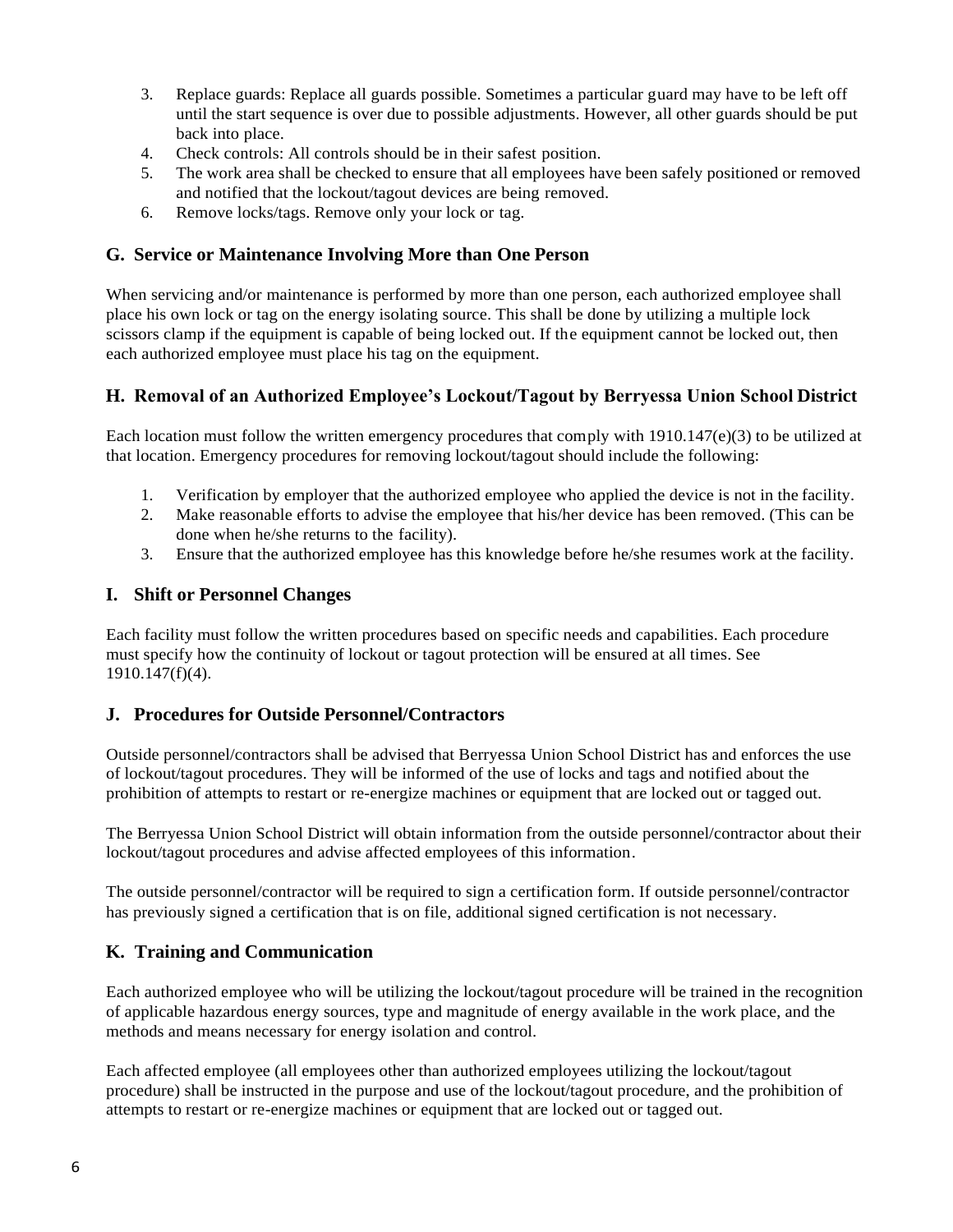Training will be certified by a training acknowledgement form stating the employee attended and understood the material presented. The certifications will be retained in the employee personnel files.

### **L. Periodic Inspection**

A periodic inspection (at least annually) will be conducted of each authorized employee under the lockout/tagout procedure. This inspection shall be performed by Dan Norris, Director of MOT. If Dan Norris, Director of MOT is also using the energy control procedure being inspected, then another party shall perform the inspection.

The inspection will include a review between the inspector and each authorized employee of that employee's responsibilities under the energy control (lockout/tagout) procedure. The inspection will also consist of a physical inspection of the authorized employee while performing work under the procedures.

Dan Norris, Director of MOT shall certify in writing that the inspection has been performed. The written certification shall be retained in the individual's personnel file.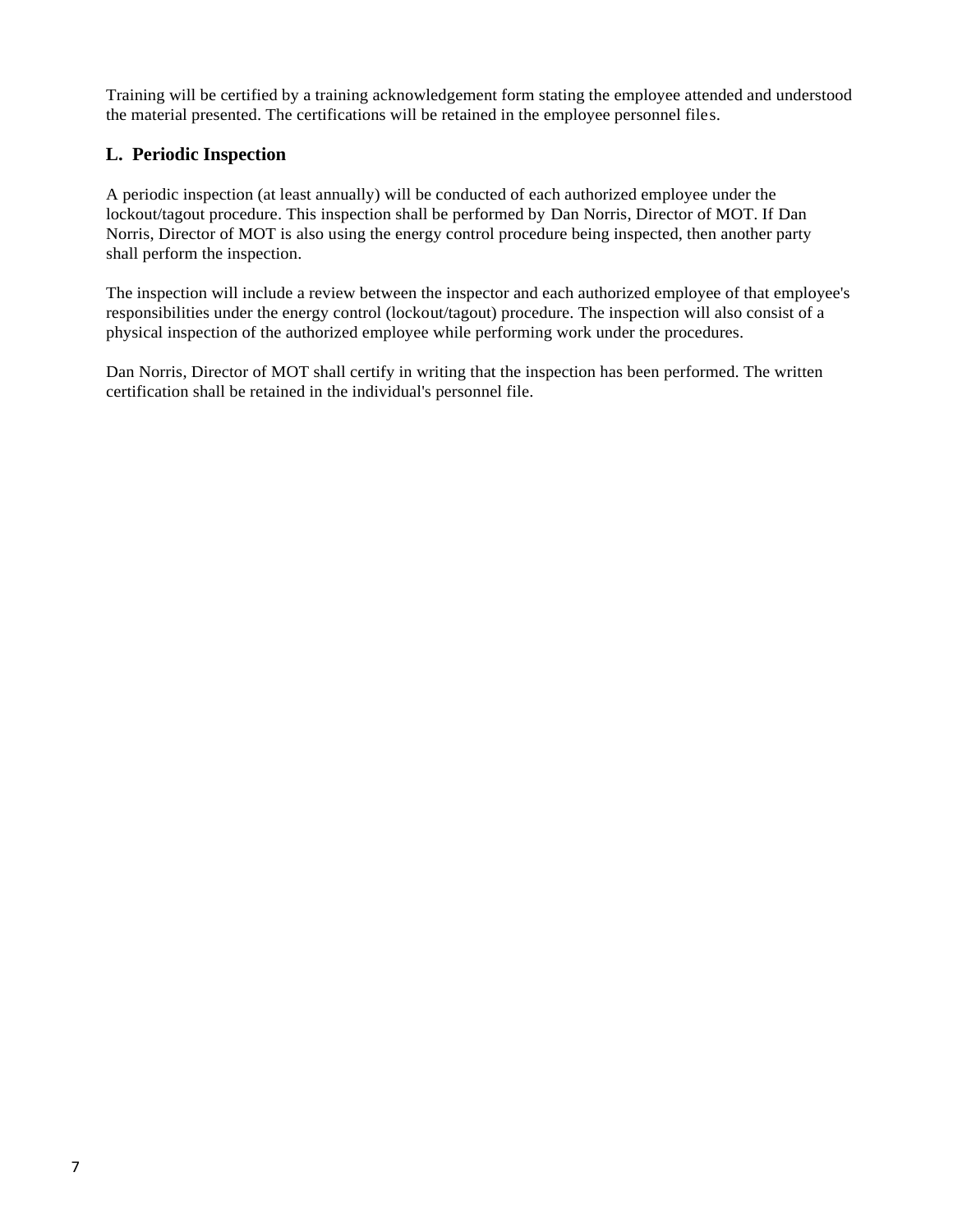### ATTACHMENT A

### **List of Authorized Personnel** for **Lockout/Tagout Procedures**

| NAME | <b>JOB TITLE</b> |
|------|------------------|
|      |                  |
|      |                  |
|      |                  |
|      |                  |
|      |                  |
|      |                  |
|      |                  |
|      |                  |
|      |                  |
|      |                  |
|      |                  |
|      |                  |
|      |                  |
|      |                  |
|      |                  |
|      |                  |
|      |                  |
|      |                  |
|      |                  |
|      |                  |
|      |                  |
|      |                  |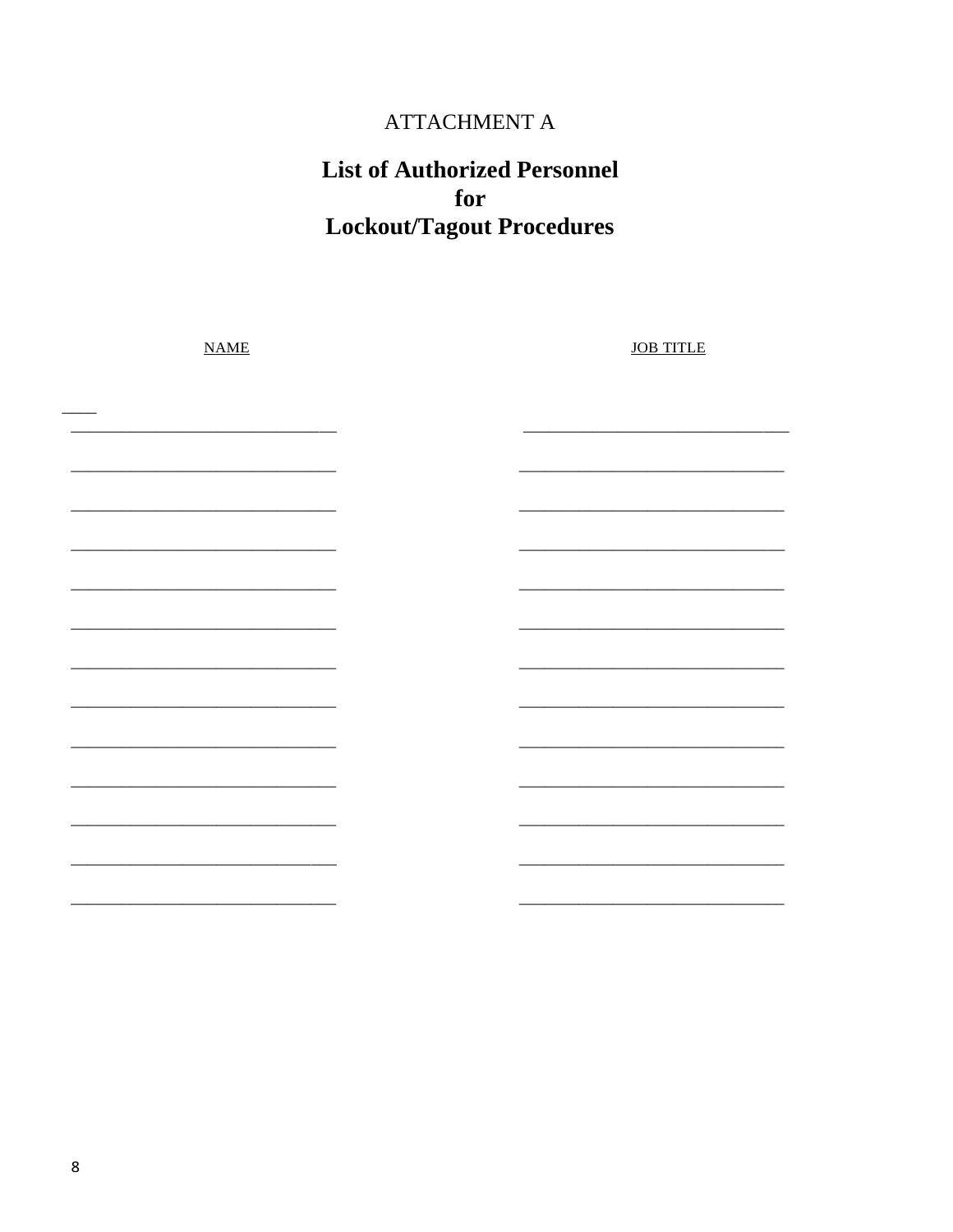### ATTACHMENT B

### **Lock Out – Tag Out Annual Training**

### **Certification of Training**

I certify that I received training as an authorized employer under Berryessa Union School District Lockout/Tagout program. I further certify that I understand the procedures and will abide by those procedures.

AUTHORIZED EMPLOYEE SIGNATURE DATE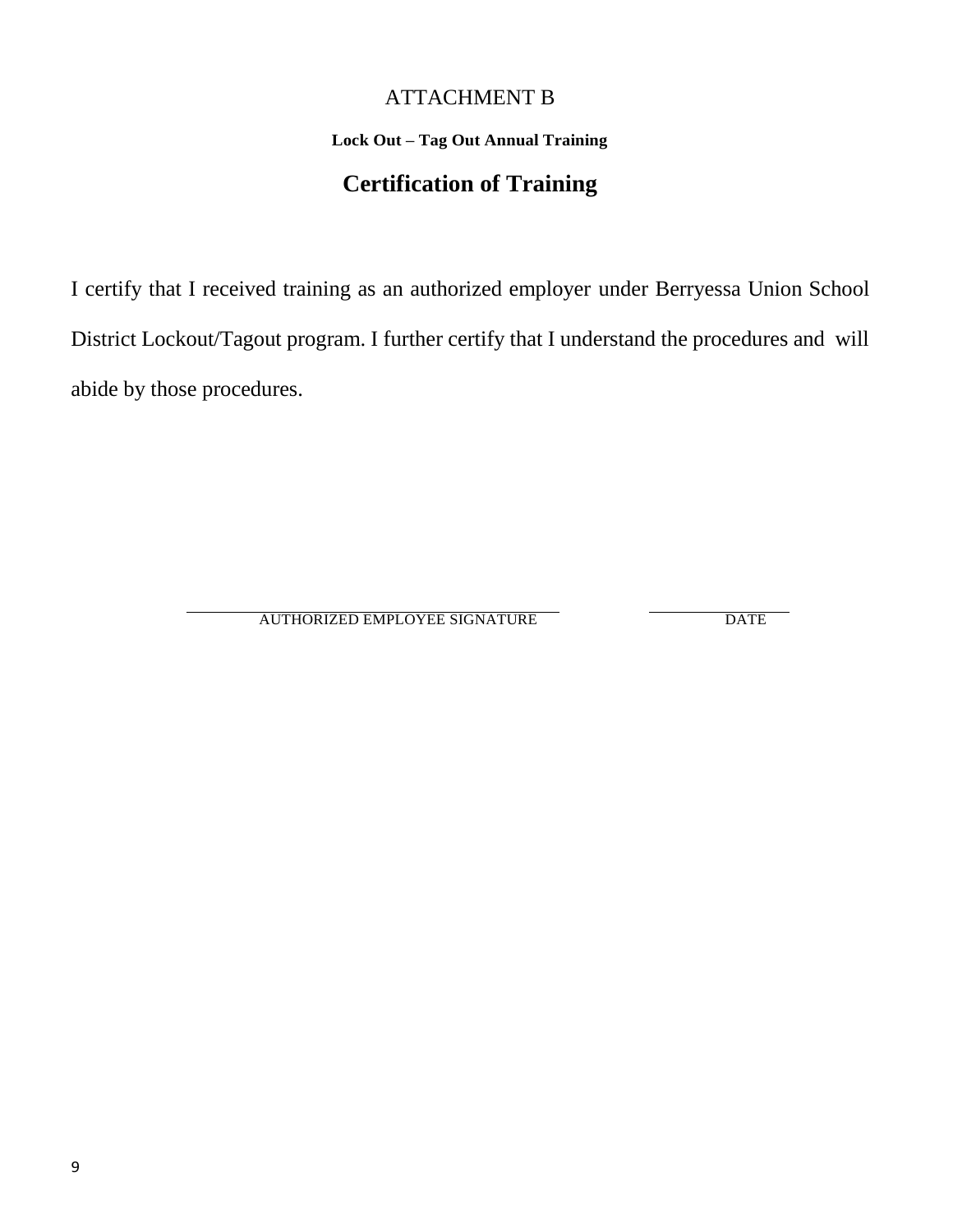### ATTACHMENT C

### **Certification of Training (Affected Personnel)**

I certify that I received training as an Affected Employee under the Berryessa Union School District Lockout/Tagout Program. I further certify and understand that I am prohibited from attempting to restart or re-energize machines or equipment that are locked out or tagged out.

**AUTHORIZED EMPLOYEE SIGNATURE DATE**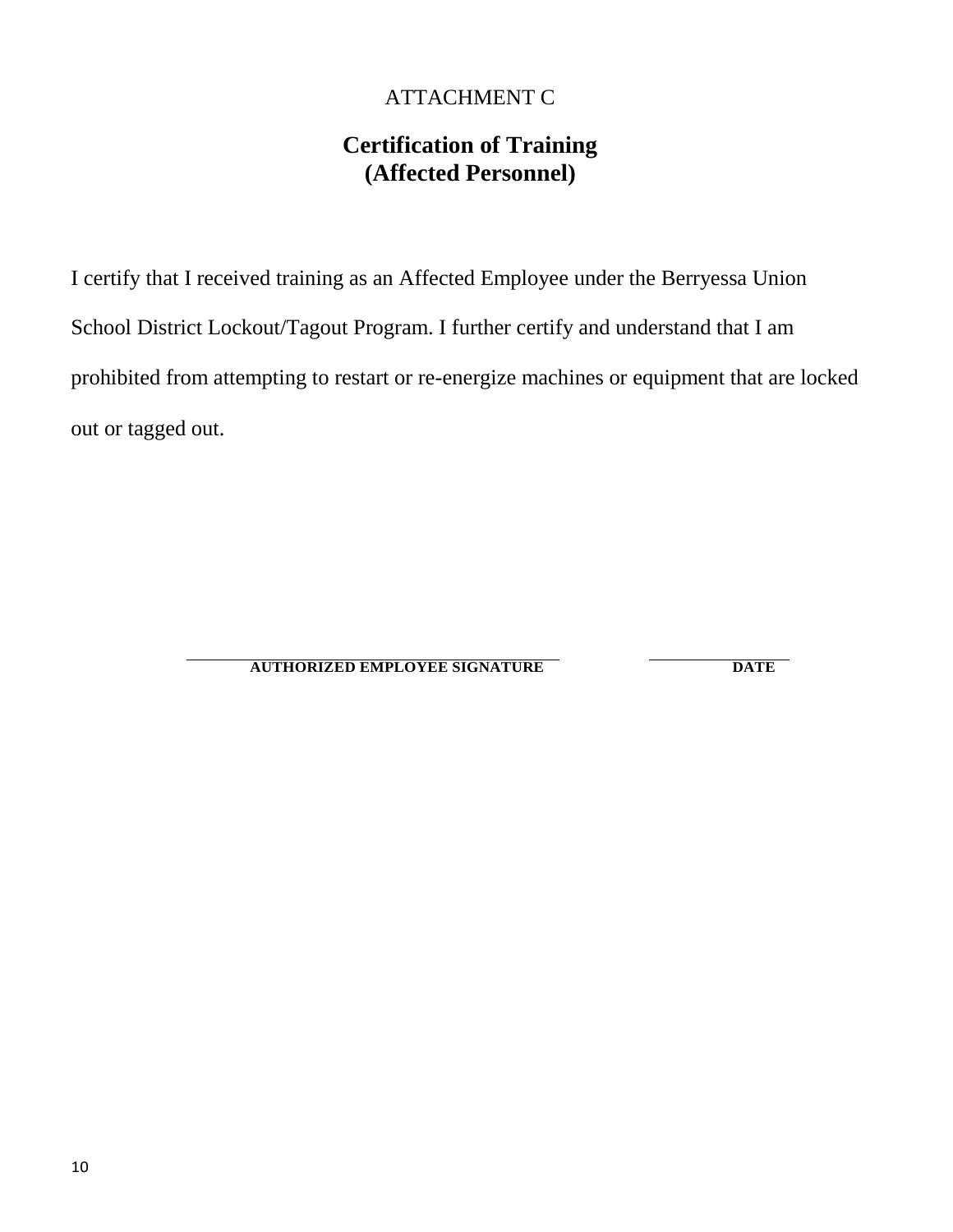### ATTACHMENT D

### **Lockout/Tagout Inspection Certification**

I certify that *(equipment)* was inspected on this date utilizing

lockout/tagout procedures. The inspection was performed while working on

*(equipment*).

AUTHORIZED EMPLOYEE SIGNATURE DATE

INSPECTOR SIGNATURE DATE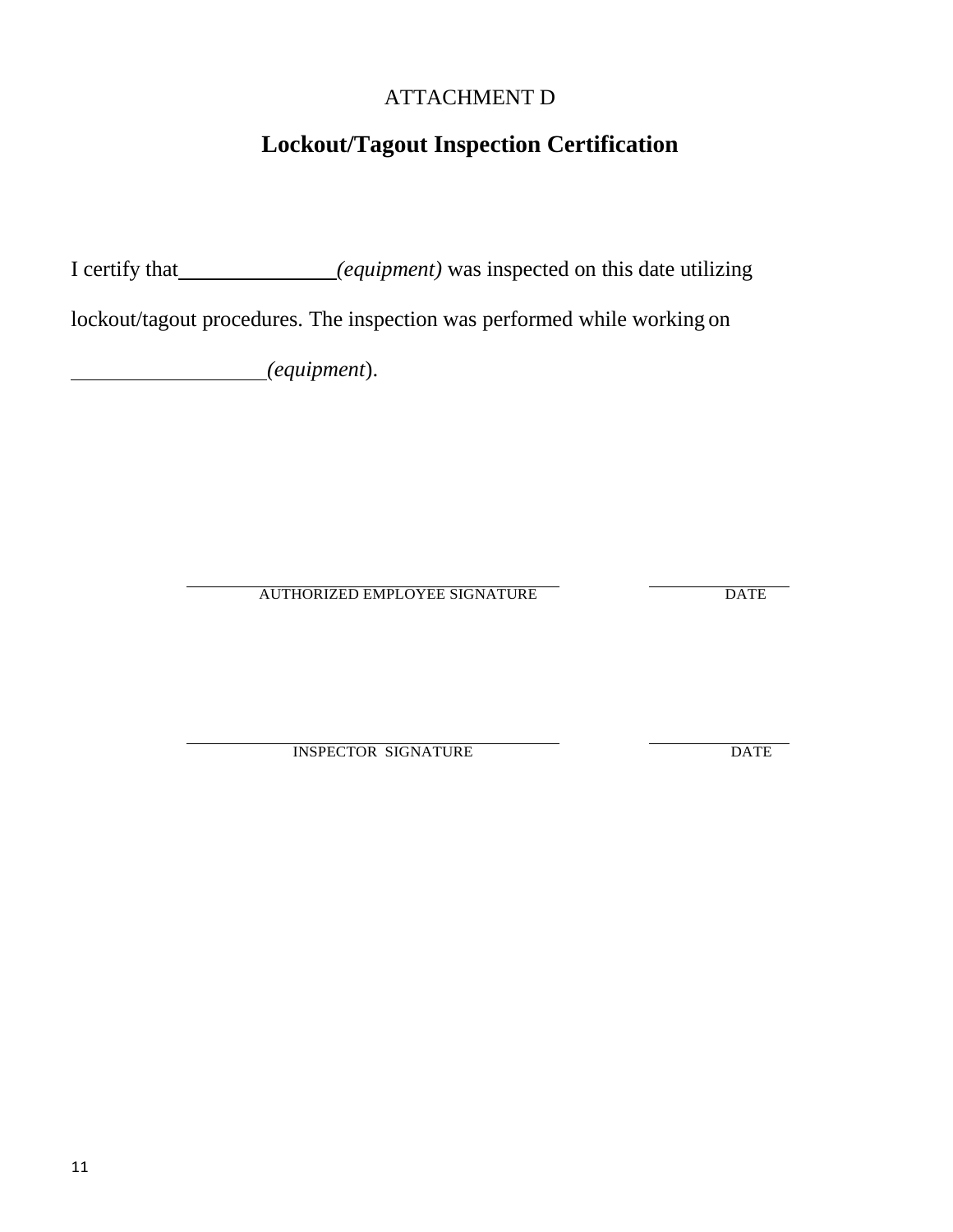### ATTACHMENT E

### **Outside Personnel/Contractor Certification**

| I certify that |                                                                                 | and | (outside    |
|----------------|---------------------------------------------------------------------------------|-----|-------------|
|                | personnel/contractor) have informed each other of our respective lockout/tagout |     |             |
| procedures.    |                                                                                 |     |             |
|                |                                                                                 |     |             |
|                |                                                                                 |     |             |
|                |                                                                                 |     |             |
|                | <b>AUTHORIZED EMPLOYEE SIGNATURE</b>                                            |     | <b>DATE</b> |
|                |                                                                                 |     |             |

INSPECTOR SIGNATURE DATE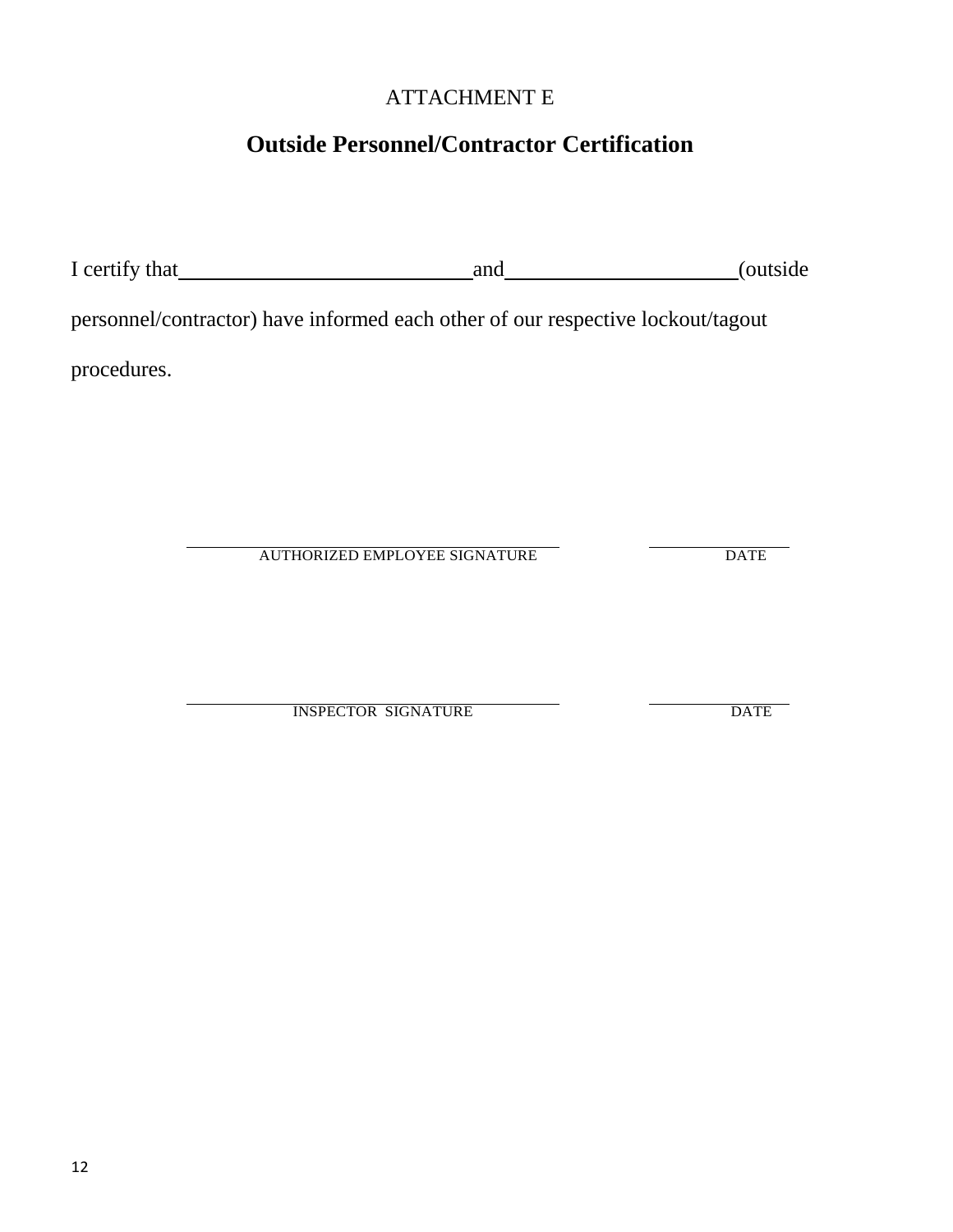### **ATTACHMENT F**

### **Equipment Specific Procedure** for **Berryessa Union School District**

| <b>Machine Identification</b>                                        |  |
|----------------------------------------------------------------------|--|
| <b>General Description:</b>                                          |  |
|                                                                      |  |
| Manufacturer:                                                        |  |
|                                                                      |  |
|                                                                      |  |
| Serial Number:*                                                      |  |
|                                                                      |  |
| * If more than one piece of same equipment, list all serial numbers. |  |
| Location of equipment:                                               |  |

#### **Operator Controls**

The types of controls available to the operator need to be determined. This should help identify energy sources and lockout capacity for the equipment.

List types of operator controls: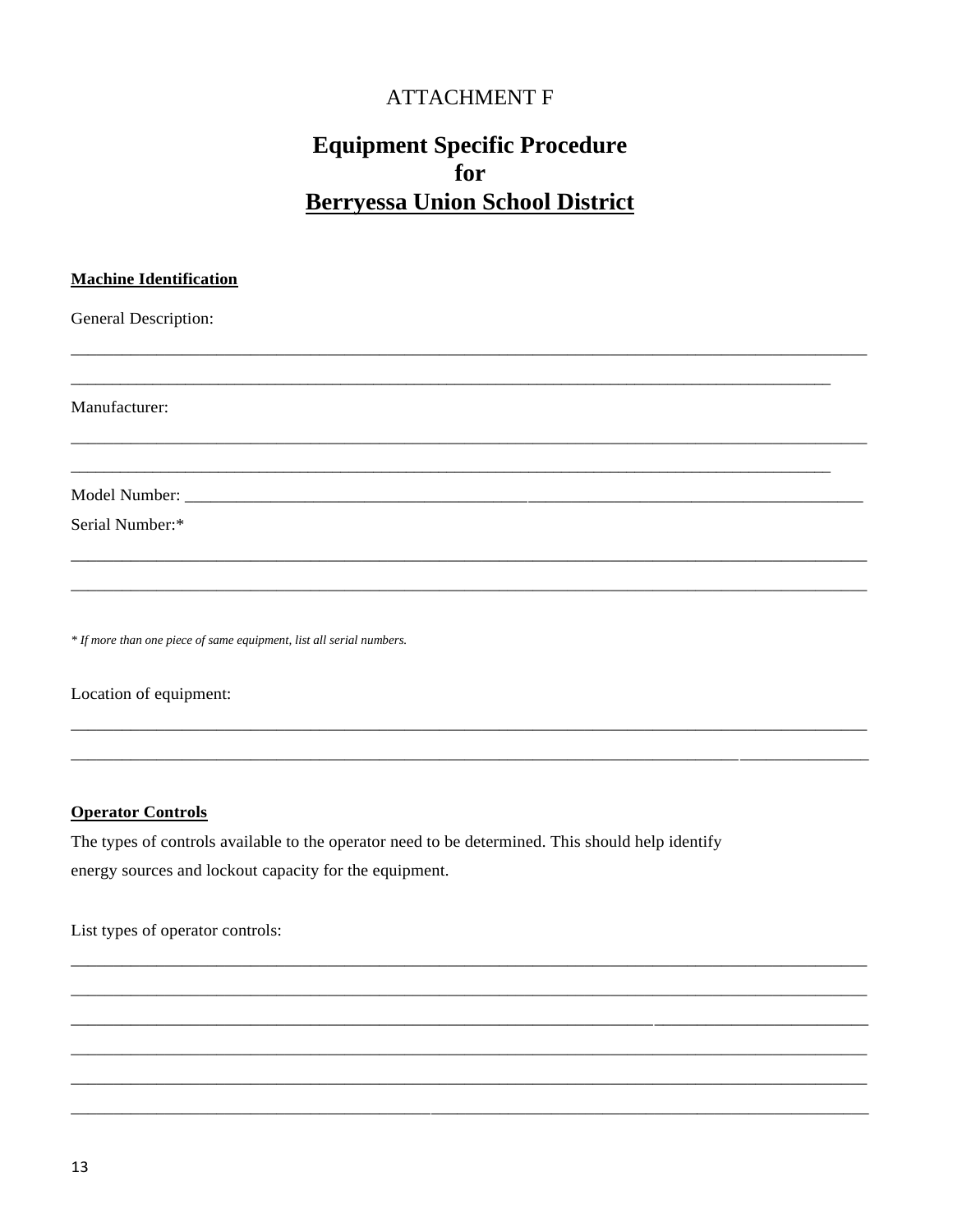#### **Energy Sources**

The energy sources, such as electrical, steam, hydraulic, pneumatic, natural gas, stored energy, etc.) present on this equipment are:

| <b>ENERGY SOURCE</b> | <b>LOCATION</b> | Yes | Lockable<br>No | Type lock or block needed |
|----------------------|-----------------|-----|----------------|---------------------------|
|                      |                 |     |                |                           |
|                      |                 |     |                |                           |
|                      |                 |     |                |                           |
|                      |                 |     |                |                           |
|                      |                 |     |                |                           |
|                      |                 |     |                |                           |
|                      |                 |     |                |                           |
|                      |                 |     |                |                           |
|                      |                 |     |                |                           |

#### **Shutdown Procedures**

List the steps in order necessary to shut down and de-energize the equipment. Be specific. For stored energy, be specific about how the energy will be dissipated or restrained.

\_\_\_\_\_\_\_\_\_\_\_\_\_\_\_\_\_\_\_\_\_\_\_\_\_\_\_\_\_\_\_\_\_\_\_\_\_\_\_\_\_\_\_\_\_\_\_\_\_\_\_\_\_\_\_\_\_\_\_\_\_\_\_\_\_\_\_\_\_\_\_\_\_\_\_\_\_\_\_\_\_\_\_\_\_\_\_\_\_\_\_\_\_ \_\_\_\_\_\_\_\_\_\_\_\_\_\_\_\_\_\_\_\_\_\_\_\_\_\_\_\_\_\_\_\_\_\_\_\_\_\_\_\_\_\_\_\_\_\_\_\_\_\_\_\_\_\_\_\_\_\_\_\_\_\_\_\_\_\_\_\_\_\_\_\_\_\_\_\_\_\_\_\_\_\_\_\_\_\_\_\_\_\_\_\_\_

\_\_\_\_\_\_\_\_\_\_\_\_\_\_\_\_\_\_\_\_\_\_\_\_\_\_\_\_\_\_\_\_\_\_\_\_\_\_\_\_\_\_\_\_\_\_\_\_\_\_\_\_\_\_\_\_\_\_\_\_\_\_\_\_\_\_\_\_\_\_\_\_\_\_\_\_\_\_\_\_\_\_\_\_\_\_\_\_\_\_\_\_\_ \_\_\_\_\_\_\_\_\_\_\_\_\_\_\_\_\_\_\_\_\_\_\_\_\_\_\_\_\_\_\_\_\_\_\_\_\_\_\_\_\_\_\_\_\_\_\_\_\_\_\_\_\_\_\_\_\_\_\_\_\_\_\_\_\_\_\_\_\_\_\_\_\_\_\_\_\_\_\_\_\_\_\_\_\_\_\_\_\_\_\_\_\_

\_\_\_\_\_\_\_\_\_\_\_\_\_\_\_\_\_\_\_\_\_\_\_\_\_\_\_\_\_\_\_\_\_\_\_\_\_\_\_\_\_\_\_\_\_\_\_\_\_\_\_\_\_\_\_\_\_\_\_\_\_\_\_\_\_\_\_\_\_\_\_\_\_\_\_\_\_\_\_\_\_\_\_\_\_\_\_\_\_\_\_\_\_ \_\_\_\_\_\_\_\_\_\_\_\_\_\_\_\_\_\_\_\_\_\_\_\_\_\_\_\_\_\_\_\_\_\_\_\_\_\_\_\_\_\_\_\_\_\_\_\_\_\_\_\_\_\_\_\_\_\_\_\_\_\_\_\_\_\_\_\_\_\_\_\_\_\_\_\_\_\_\_\_\_\_\_\_\_\_\_\_\_\_\_\_\_ \_\_\_\_\_\_\_\_\_\_\_\_\_\_\_\_\_\_\_\_\_\_\_\_\_\_\_\_\_\_\_\_\_\_\_\_\_\_\_\_\_\_\_\_\_\_\_\_\_\_\_\_\_\_\_\_\_\_\_\_\_\_\_\_\_\_\_\_\_\_\_\_\_\_\_\_\_\_\_\_\_\_\_\_\_\_\_\_\_\_\_\_\_ \_\_\_\_\_\_\_\_\_\_\_\_\_\_\_\_\_\_\_\_\_\_\_\_\_\_\_\_\_\_\_\_\_\_\_\_\_\_\_\_\_\_\_\_\_\_\_\_\_\_\_\_\_\_\_\_\_\_\_\_\_\_\_\_\_\_\_\_\_\_\_\_\_\_\_\_\_\_\_\_\_\_\_\_\_\_\_\_\_\_\_\_\_

Procedure:

Lock Type & Location:

How Will De-energized State Be Verified?

*NOTIFY ALL AFFECTED EMPLOYEES WHEN THIS PROCEDURE IS IN APPLICATION*.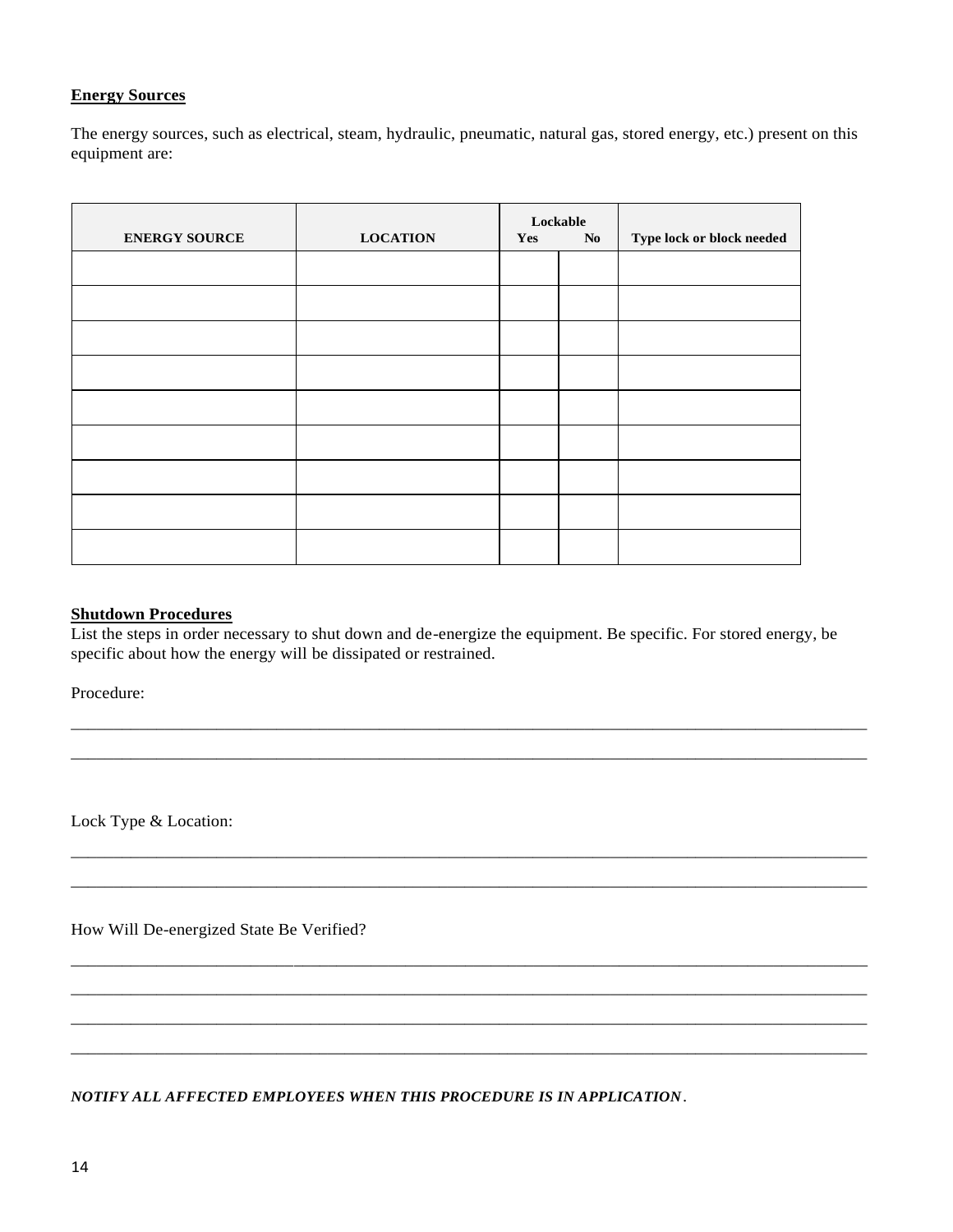#### **Start Up Procedures**

List the steps in order necessary to reactivate (energize) the equipment. Be specific.

Procedure:

**Energy Source Activated:** 

NOTIFY ALL AFFECTED EMPLOYEES WHEN THIS PROCEDURE IS IN APPLICATION.

#### **Procedures For Operations and Service/Maintenance**

List those operations where the procedures above do not apply [See 29 CFR 1910.147 (a)(2)]. Alternate measures which provide effective protection must be developed for these operations. Job Safety Analysis is one method of determining appropriate measures.

**Operation Name:**